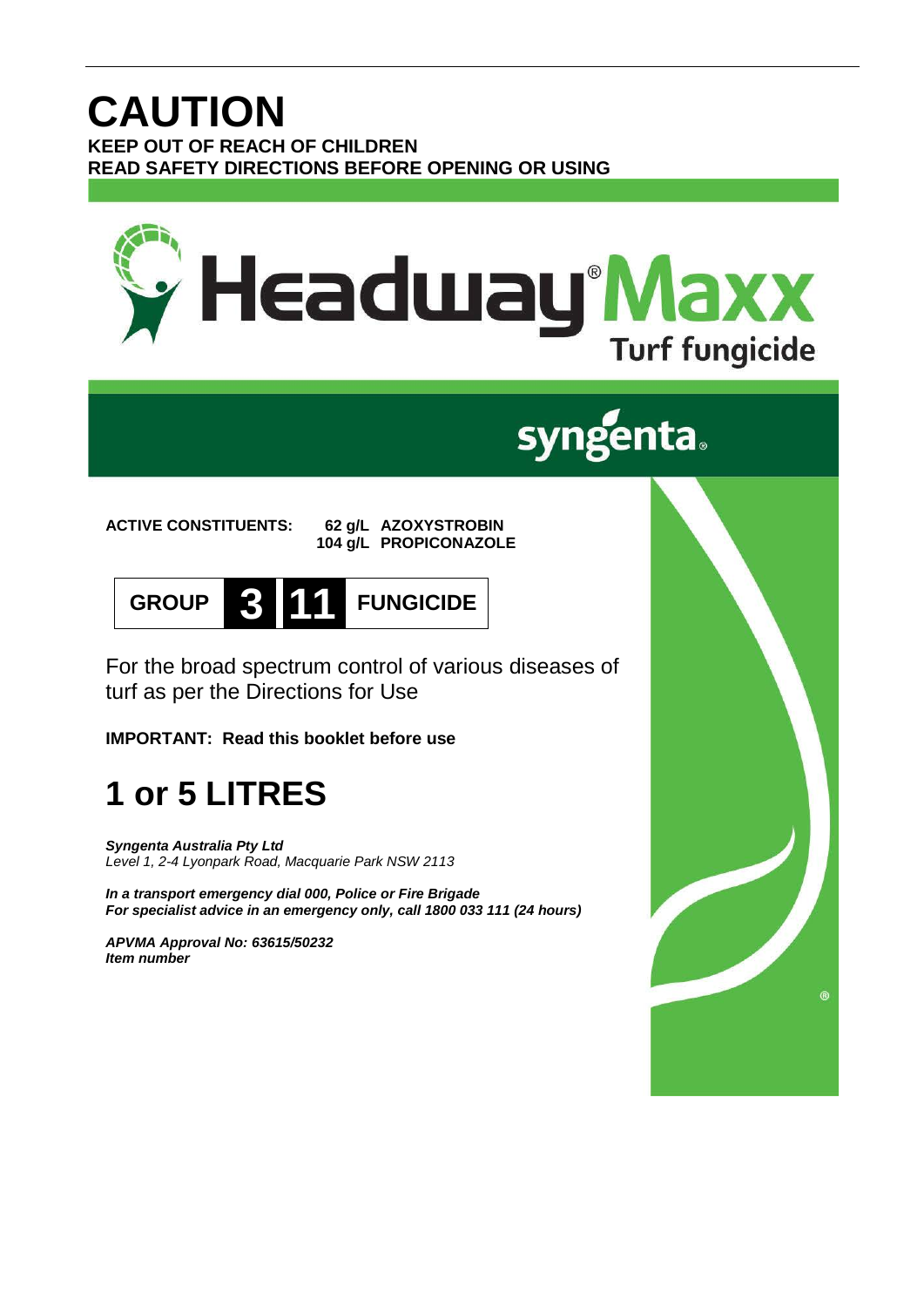### **DIRECTIONS FOR USE**

### **Restraints**

DO NOT use in the home garden DO NOT apply by aerial application methods DO NOT use this product through any type of irrigation system or ultra low volume spray system DO NOT apply to turf under heat or moisture stress DO NOT apply more than 1 application per year on couch varieties C29, Greenlees Park, National Park, Tifway, Sportsway and Wagga City

| <b>Situation</b> | <b>Disease</b>                                                                                                                                                                                                                                                                                             | Rate                                            | <b>Critical Comments</b>                                                                                                                                                                                                                                                                                                                                                                                                                                                                                                                                                                |
|------------------|------------------------------------------------------------------------------------------------------------------------------------------------------------------------------------------------------------------------------------------------------------------------------------------------------------|-------------------------------------------------|-----------------------------------------------------------------------------------------------------------------------------------------------------------------------------------------------------------------------------------------------------------------------------------------------------------------------------------------------------------------------------------------------------------------------------------------------------------------------------------------------------------------------------------------------------------------------------------------|
| Turf             | Anthracnose (Colletotrichum<br>graminicola), Brown Patch (Rhizoctonia<br>solani), Grey Leaf Spot (Pyricularia<br>grisea), Helminthosporium Disease<br>(Bipolaris spp, Drechslera spp,<br>Exserohilum spp), Red Thread<br>(Laerisaria fuciformis, Winter Fusarium<br>(Microdochium Patch) (Fusarium nivale) | 9 L/ha<br><b>or</b><br>90 mL/100 m <sup>2</sup> | Apply HEADWAY MAXX in a preventative fungicide program<br>containing fungicides from different chemical groups.<br>Begin applications before symptoms occur when conditions<br>first favour disease and continue applications while conditions<br>remain favourable for disease development using registered<br>fungicides.<br>Apply no more than 2 consecutive HEADWAY MAXX<br>applications at 28 day intervals for all diseases.                                                                                                                                                      |
|                  | Dollar Spot (Sclerotinia homeocarpa)                                                                                                                                                                                                                                                                       |                                                 | Apply HEADWAY MAXX in a preventative fungicide program<br>containing fungicides from different chemical groups.<br>Begin applications before symptoms occur when conditions<br>first favour disease and continue applications while conditions<br>remain favourable for disease development using registered<br>Dollar Spot fungicides.<br>Apply no more than 2 consecutive HEADWAY MAXX<br>applications at 21 day intervals for Dollar Spot.<br>In high pressure curative situations use Banner MAXX® Turf<br>Fungicide at 5 to 10 L/ha first and then follow up with<br>HEADWAY MAXX. |
|                  | Pythium Leaf Blight, Pythium Root Rot,<br>Seedling Damping Off (Pythium spp)                                                                                                                                                                                                                               |                                                 | Apply HEADWAY MAXX in a preventative fungicide program<br>containing fungicides from different chemical groups.<br>Begin applications before symptoms occur when conditions<br>first favour disease and continue applications while conditions<br>remain favourable for disease development using registered<br>Pythium fungicides.<br>Apply no more than 2 consecutive HEADWAY MAXX<br>applications at 14 to 21 day intervals for Pythium.<br>In high pressure curative situation use a suitable curative<br>fungicide first and then follow up with HEADWAY MAXX.                     |
|                  | <b>Ectotrophic Root Infecting Fungi (ERI)</b><br>Spring Dead Spot (Ophiosphaerella<br>narmari), Take-all Patch<br>(Gaeumannomyces graminis var<br>avenae)                                                                                                                                                  |                                                 | Autumn strategy<br>Preventative applications: Spray in January to April, after<br>renovation and recovery of active growth. Make a second<br>application 1 month later. DO NOT renovate treated greens<br>until active growth has recommenced in Spring.<br>Refer to Application sections for detailed information.                                                                                                                                                                                                                                                                     |
|                  | <b>Ectotrophic Root Infecting Fungi (ERI)</b><br>Couchgrass Decline (Gaeumannomyces<br>graminis var graminis), Take-all Patch<br>(Gaeumannomyces graminis var<br>avenae)                                                                                                                                   |                                                 | Spring and summer strategy<br>Preventative applications: Spray in September to November,<br>after renovation and recovery of active growth. Make a second<br>application 1 month later.<br>Early curative applications: Spray as soon as possible after<br>first symptoms are detected. Make a second application 1<br>month later.<br>Refer to Application section for detailed information.                                                                                                                                                                                           |

### **NOT TO BE USED FOR ANY PURPOSE, OR IN ANY MANNER, CONTRARY TO THIS LABEL UNLESS AUTHORISED UNDER APPROPRIATE LEGISLATION**

**WITHHOLDING PERIOD: DO NOT GRAZE TREATED TURF/LAWN OR FEED TURF/LAWN CLIPPINGS FROM ANY TREATED AREA TO POULTRY OR LIVESTOCK**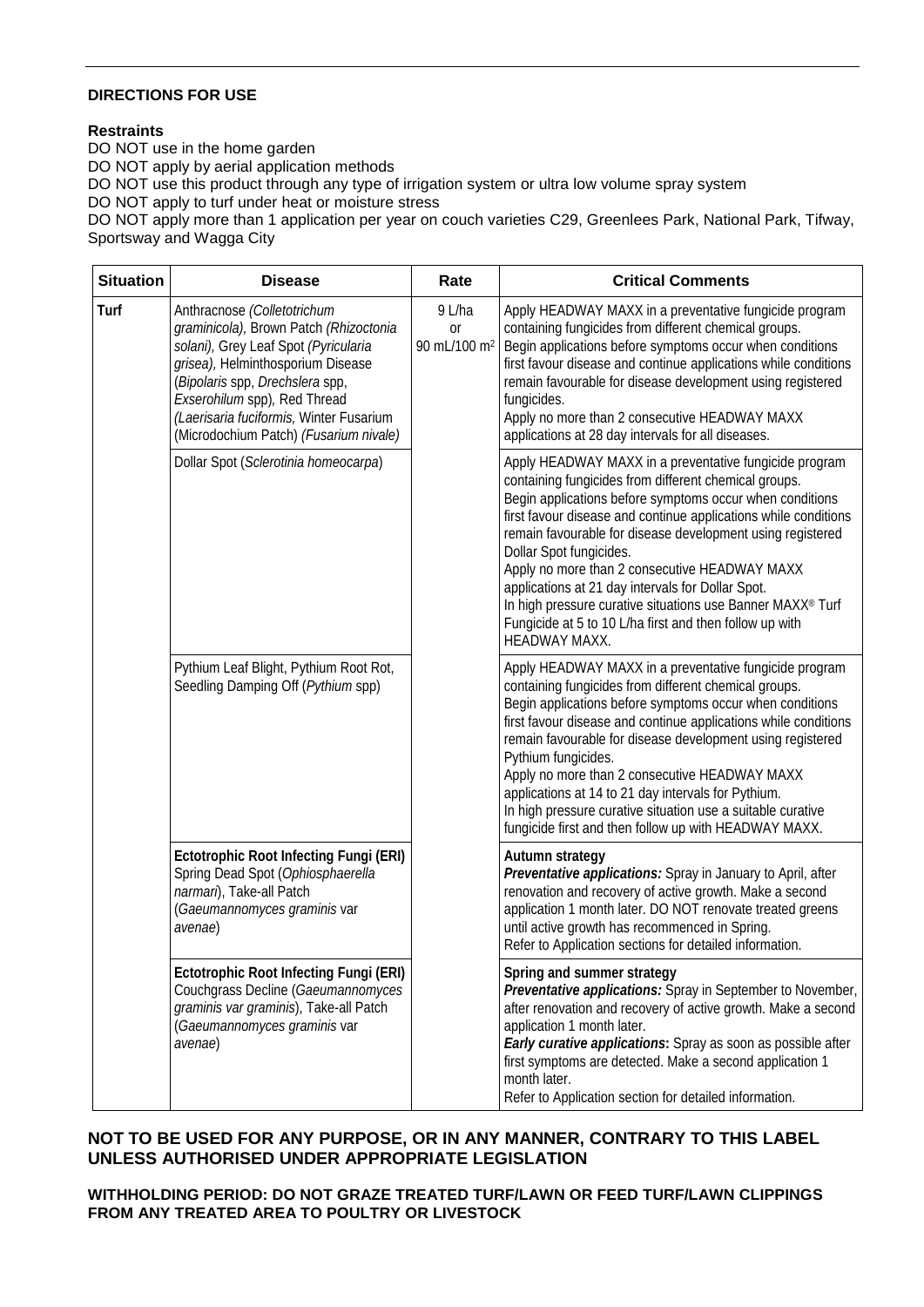### **WARNING**

HEADWAY MAXX is extremely phytotoxic to certain apple varieties.

DO NOT spray HEADWAY MAXX where spray drift may reach apple trees.

DO NOT spray when conditions favor drift beyond the area intended for application. Conditions that may contribute to drift include thermal inversions, excessive wind speed, certain sprayer nozzle/pressure combinations, small spray droplet size, etc.

### **GENERAL INSTRUCTIONS**

### **ERI Disease Management**

Using fungicides for the control of ERI diseases has to be in conjunction with management practices aiming to optimise fertility, drainage, soil structure and pH, while minimising turf stress.

### **Mixing**

Add the required amount of product directly to the spray tank and mix well. HEADWAY MAXX is a micro emulsion concentrate (MEC) with minimal odour because the product does not contain petroleum solvents. HEADWAY MAXX mixes completely with water and may be tank mixed with many commonly used fungicides and liquid fertilisers.

### **Compatibility**

HEADWAY MAXX is compatible with Daconil® Weather Stik® Turf Fungicide, Primo MAXX® Turf Growth Regulator and Subdue MAXX® Fungicide.

### **Application**

Ensure even application in order to achieve even disease control. Avoid overlapping sprays. *Leaf and Crown Diseases:* Application volume for leaf and crown infecting diseases (Anthracnose, Brown Patch, Dollar Spot, Grey Leaf Spot, Helminthosporium diseases, Pythium Blight, Red Thread and Winter Fusarium) should be adequate to ensure thorough and even coverage of the turf leaves and penetration to the crowns. Ideal application volume should be 350 to 500 L/ha. *Example*: For best results use medium [eg XR Teejet\* (11004 or 10005)] to coarse [eg Turbo Teejet\* or AIXR Teejet\* (11004 or 11005)] nozzles, at 5 km/h and 3 bar pressure. In higher cut turf (≥15 mm) a significant spray shielding effect can occur, impacting negatively on spray penetration and even coverage at low application volumes.

*Root Diseases:* Application volumes for root infecting diseases (Brown Patch, Couchgrass Decline, Pythium Root Rot, Spring Dead Spot and Take-all Patch) should be as high as possible (approximately 1000 L/ha) to ensure placement close to the soil surface. When lower application volumes are used, washing in should commence as soon as possible after application. *Example*: For best results use extremely coarse droplets [eg Turbo Floodjet (TF5) or TurfJet (TTJ10)] and total application volume of approximately 1000 L/ha. Preferably spray onto wet or dewy grass. Irrigate with 6 to 10 mm of water commencing within 1 hour of application.



HEADWAY MAXX is a combination of a member of the DMI and quinine outside inhibitors (Qols) groups of fungicides. For fungicide resistance management HEADWAY MAXX is both a Group 3 and a Group 11 fungicide. Some naturally occurring individual fungi resistant to HEADWAY MAXX and other Group 3 and/or Group 11 fungicides may exist through normal genetic variability in any fungal population. The resistant individuals can eventually dominate the fungal population if these fungicides are used repeatedly. These resistant fungi will not be controlled by HEADWAY MAXX or other Group 3 and/or Group 11 fungicides, thus resulting in a reduction in efficacy and possible yield loss. Since the occurrence of resistant fungi is difficult to detect prior to use, Syngenta Crop Protection Pty Ltd accepts no liability for any losses that may result from the failure of HEADWAY MAXX to control resistant fungi.

Fungicides belonging to Group 11 should not exceed 1/3 of the total number of fungicide applications for a season.

### **PRECAUTIONS**

DO NOT apply using spraying equipment carried on the back of the user.

### **Re-entry Periods**

DO NOT allow entry into treated areas until the spray has dried for low exposure activities (such as mowing). *Transplanting and hand weeding:* DO NOT allow entry into treated areas for 30 days after application for high exposure activities (such as transplanting or hand weeding) unless wearing cotton overalls buttoned to the neck and wrist (or equivalent clothing) and chemical resistant gloves. Clothing must be laundered after each day's use.